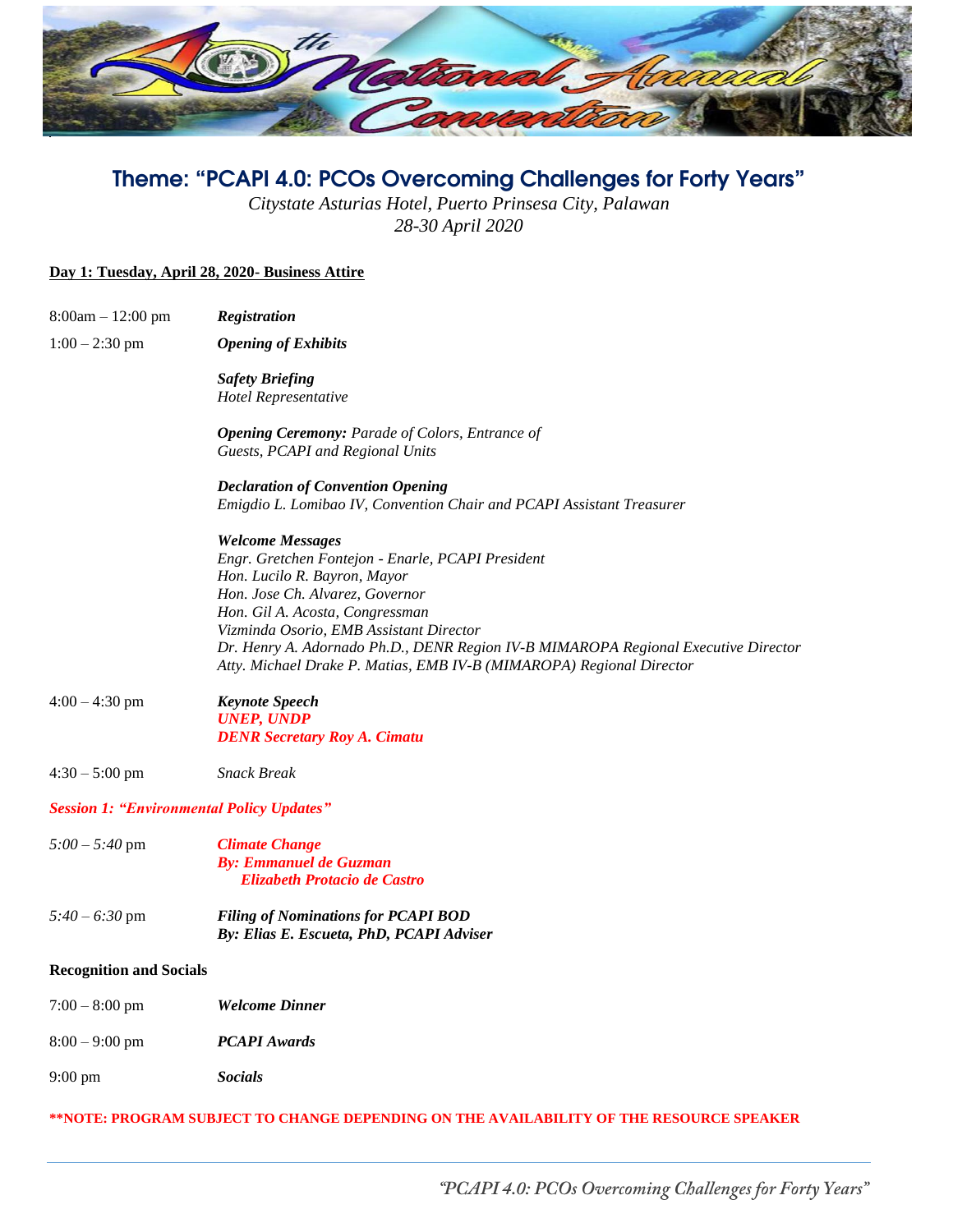

## **Day 2: Wednesday, April 29, 2020- Smart Casual**

*Session Moderator: Rogelio dela Paz, P.I.O., PCAPI*

| $8:00 - 8:40$ am | <b>Plenary 1: Water Challenges</b><br>By: President/Chairman of Water Alliance                                                  |
|------------------|---------------------------------------------------------------------------------------------------------------------------------|
| $8:40 - 9:20$ am | <b>Technical Session IA: Water Security</b><br><b>By: Executive Director of NWRB</b>                                            |
| $9:20-10:00$ am  | <b>Technical Session IB: Laguna Lake</b><br>By: Mr. Jaime "Joey" C. Medina, General Manager - Laguna Lake Development Authority |
|                  |                                                                                                                                 |

#### *Session Moderator: Joerey Yson, Auditor, PCAPI*

| $10:00 - 10:40$ am | <b>Plenary 2: Wastewater</b><br><b>By: President/Chairman of Water Alliance</b>                  |
|--------------------|--------------------------------------------------------------------------------------------------|
| $10:40 - 11:20$ am | <b>Technical Session IIA: DAO 2016-08</b><br><b>By: EMB Central Office / Chief</b>               |
| $11:20 - 12:00$ pm | <b>Technical Session IIB: Nature-based Solutions</b><br><b>By: Mel Palencia (Awardee of MWF)</b> |
| $12:00 - 1:00$ pm  | Lunch Break with Presentation of Candidates for PCAPI BOT and Start of Casting of Ballots        |

#### *Session Moderator: Emmanuel Altarejos, Treasurer, PCAPI*

| $1:30-2:00$ pm         | <b>Plenary III: Climate Change and Air</b><br>By: Chairman of Climate Change Commission                                    |
|------------------------|----------------------------------------------------------------------------------------------------------------------------|
| $2:00-2:30$ pm         | <b>Technical Session IIIA: Climate Pollutants</b><br>By: Jundy del Socorro, OIC-Chief Air Quality Management Section – EMB |
| $2:30-3:00 \text{ pm}$ | <b>Technical Session IIIB: Technology</b><br>By: From Industry (ex. Boiler)                                                |

#### *Session Moderator: Gretchen F. Enarle, President, PCAPI*

| $3:00 - 3:30$ pm | <b>Snacks with Final Casting of Ballots and Canvassing</b>                                                            |
|------------------|-----------------------------------------------------------------------------------------------------------------------|
| $3:30 - 4:30$ pm | <b>Plenary IV: Emerging Chemicals</b><br>By: Engr. Edwin Rommel N. Navaluna, Chief - Chemical Management Section, EMB |
| $4:30 - 5:00$ pm | <b>Technical Session IVA: Chemical Threat</b><br><b>By: Chemical Industry</b>                                         |
| $5:00 - 5:30$ pm | <b>Technical Session IVB: Chemicals in Products</b><br><b>By: PDEA</b>                                                |
| $5:30 - 6:00$ pm | <b>General Membership Meeting with Announcement of New Set of Trustees</b>                                            |
|                  | <b>President's Report &amp; Chapters' Updates</b>                                                                     |

#### **\*\*NOTE: PROGRAM SUBJECT TO CHANGE DEPENDING ON THE AVAILABILITY OF THE RESOURCE SPEAKER**

"PCAPI 4.0: PCOs Overcoming Challenges for Forty Years"